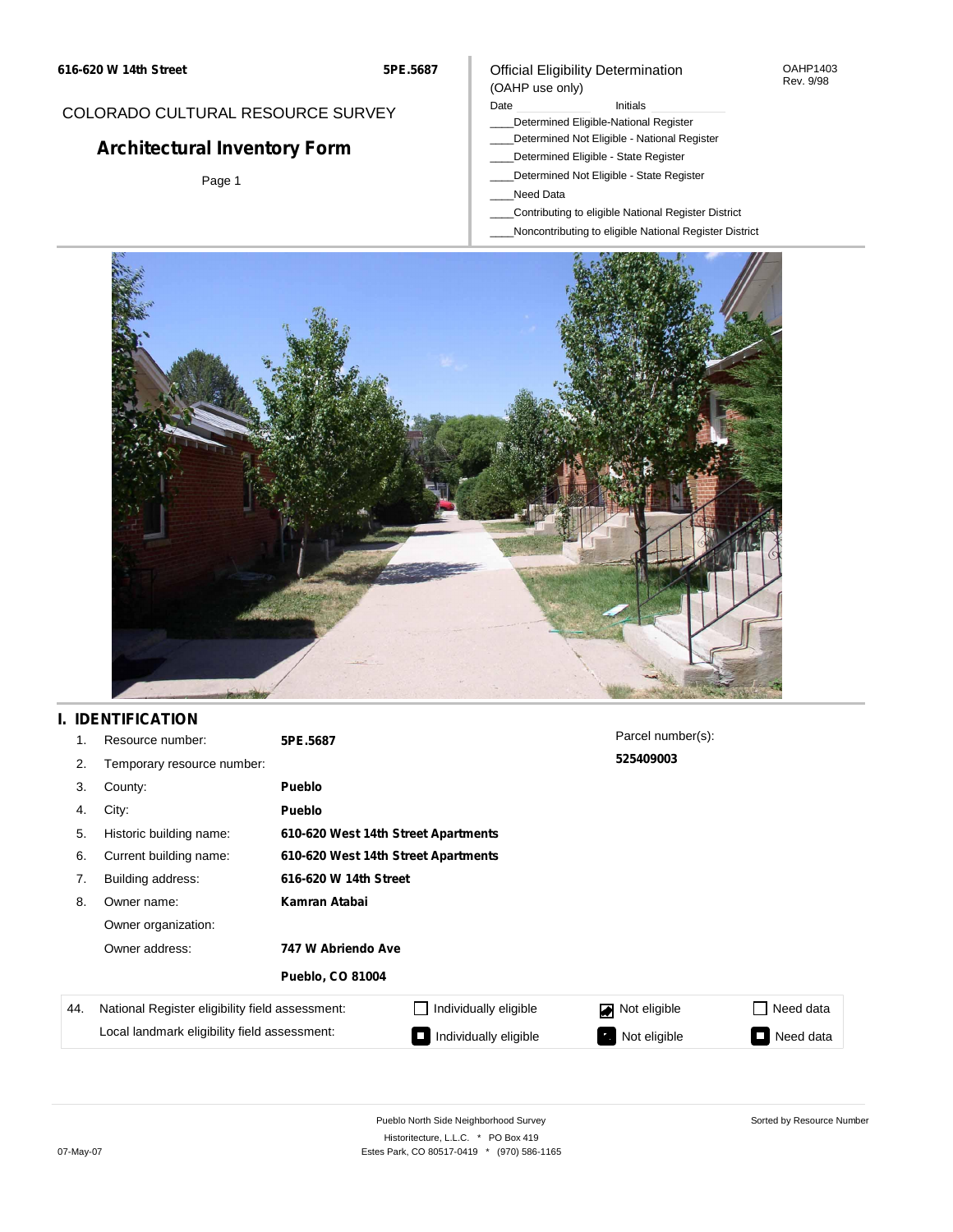Sorted by Resource Number

## **Architectural Inventory Form**

Page 2

### **II. GEOGRAPHIC INFORMATION**

| 9.              | P.M.<br>6th            | Township:<br><b>20S</b>                             | 65W<br>Range:     |         |
|-----------------|------------------------|-----------------------------------------------------|-------------------|---------|
|                 | 1/4<br>of<br><b>NW</b> | <b>NW</b><br>1/4<br>of <b>NW</b><br>1/4<br>SE<br>of | of Section<br>1/4 | 25      |
| 10 <sub>1</sub> | UTM reference zone:    | 13                                                  |                   |         |
|                 | Easting:               | 533661                                              | Northing:         | 4236705 |
| 11.             | USGS quad name:        | <b>Northeast Pueblo</b>                             | Scale:            | 7.5     |
|                 | Year:                  | 1961 (Photorevised 1970 and<br>1974)                |                   |         |
| 12.             | $Lot(s)$ :             | Lots 5 and 6; Block 41                              |                   |         |
|                 | Addition:              | <b>County Addition</b>                              | Year of addition: | 1869    |

13. Boundary description and justification:

The boundary, as described above, contains but does not exceed the land historically associated with this property.

Metes and bounds exist:

П

### **III. ARCHITECTURAL DESCRIPTION**

| 14. | Building plan (footprint, shape):    | <b>Rectangular Plan</b>                     |                       |
|-----|--------------------------------------|---------------------------------------------|-----------------------|
|     | Other building plan descriptions:    |                                             |                       |
| 15. | Dimensions in feet (length x width): | 2,175 square feet (each building)           |                       |
| 16. | Number of stories:                   | 1                                           |                       |
| 17. | Primary external wall material(s):   | <b>Brick</b><br><b>Wood/Vertical Siding</b> | Other wall materials: |
| 18. | Roof configuration:                  | <b>Gabled Roof/Side Gabled Roof</b>         |                       |
|     | Other roof configurations:           |                                             |                       |
| 19. | Primary external roof material:      | <b>Asphalt Roof/Composition Roof</b>        |                       |
|     | Other roof materials:                |                                             |                       |
| 20. | Special features:                    | <b>Porch</b>                                |                       |
|     |                                      | Fence                                       |                       |

#### 21. General architectural description:

#### **EAST BUILDING (616 West 14th Street)**

Oriented to the west, this 4-unit apartment building rests on a concrete foundation. A red, raked-brick veneer clads the exterior **walls. White-painted, vertical board-and-batten siding covers the gables. Windows are generally 1-over-1-light, double-hung** sash, with white-painted wood frames and tan, raked-brick sills. Lining the west elevation are single-light picture windows. The principal doorway into each apartment opens in the front (west) façade. Each hosts a 4-light, 3-panel, glass-in-wood-frame door, painted white, opening behind a wood-frame screen door. A 3-step concrete stoop approaches each doorway. Wrought iron railings flank both sides of the stoops. Front gabled hoods, on corbelled, tan-brick brackets, shelter the stoops. A small, front-gabled structure protrudes from the center of the south elevation. It has walls of beige-painted particleboard. Opening at its center is a 4-panel, white-painted wood door. Gray, interlocking asphalt shingles cover the side-gabled roof. The rafter ends **are exposed.**

### **WEST BUILDING (620 West 14th Street)**

This building is identical to west building except that it is oriented to the east, contains only 3 units, and is terraced to match the slope. It also lacks the gabled-roofed structure protruding from the rear (west) elevation. As well, the units have rear (west) **doorways, which are accessed via small concrete stoops.**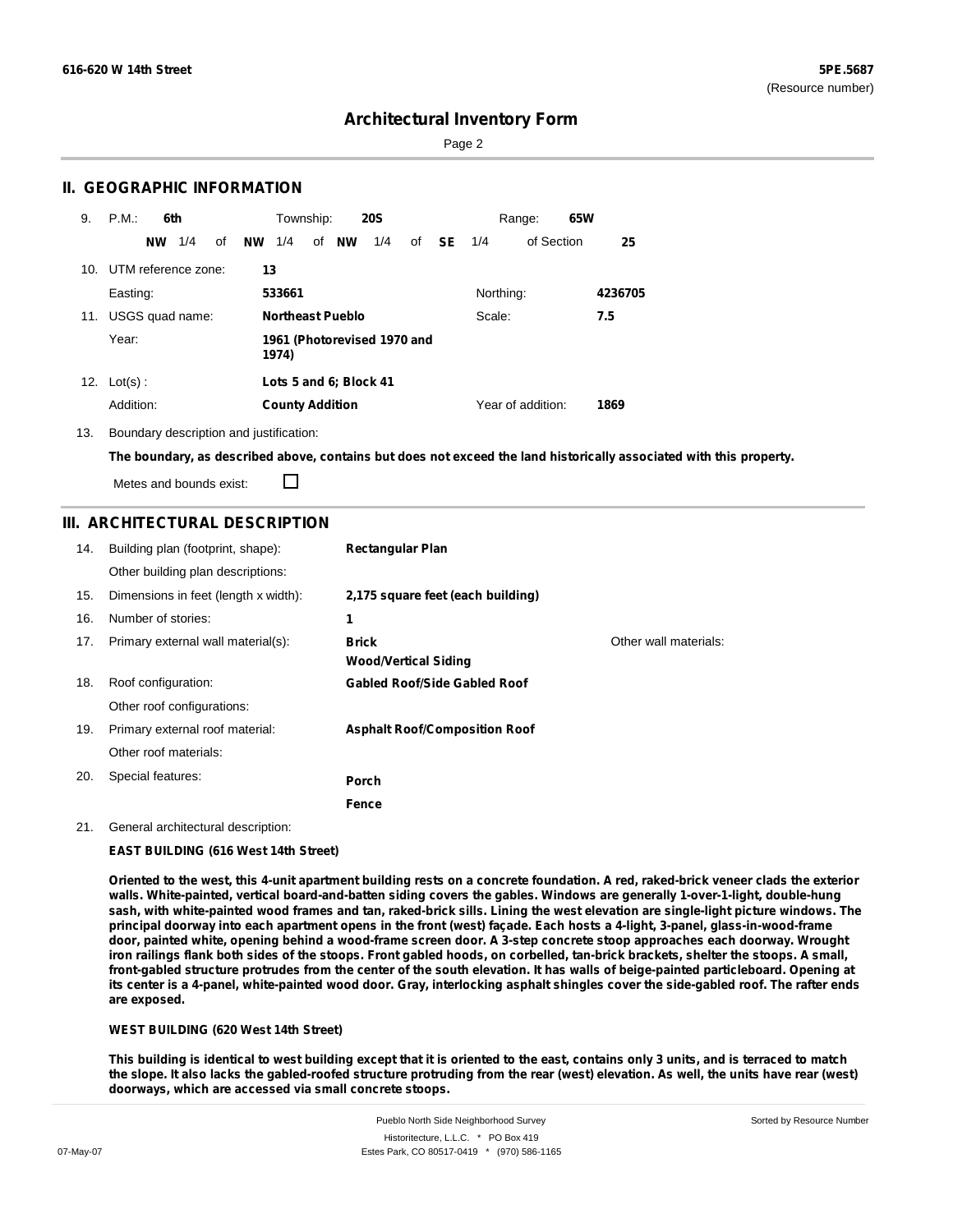Page 3

Architectural style: 22. **Modern Movements**

Other architectural styles:

Building type:

23. Landscape or special setting features:

This property is located on terrain sloping downward from northwest to southeast, with an elevation of around 4,700 feet above mean sea level. The neighborhood features modest, one- and two-story houses. Setbacks from West 14th Street are generally the same on this block. This property is situated on the south side of West 14th Street, between 608 West 14th Street to the east and 624 West 14th Street to the west. Gravel covers the strip separating the sidewalk from the street. A planted-grass yard, with mature landscaping, covers the property. The buildings are oriented toward a central courtyard. Encircling much of the **property is a combination of chain-link and wood privacy fences.**

24. Associated buildings, features or objects: **No associated buildings identified.**

### **IV. ARCHITECTURAL HISTORY**

| 25. | Date of Construction:                                                                                                                                                                                                                                                                                                                                                                                                   | Estimate:                          | Actual: | 1953                                                                                          |
|-----|-------------------------------------------------------------------------------------------------------------------------------------------------------------------------------------------------------------------------------------------------------------------------------------------------------------------------------------------------------------------------------------------------------------------------|------------------------------------|---------|-----------------------------------------------------------------------------------------------|
|     | Source of Information:                                                                                                                                                                                                                                                                                                                                                                                                  |                                    |         | Pueblo County Office of Tax Assessor. Property information card [internet].                   |
| 26. | Architect:                                                                                                                                                                                                                                                                                                                                                                                                              | unknown                            |         |                                                                                               |
|     | Source of information:                                                                                                                                                                                                                                                                                                                                                                                                  |                                    |         |                                                                                               |
| 27. | Builder:                                                                                                                                                                                                                                                                                                                                                                                                                | unknown                            |         |                                                                                               |
|     | Source of information:                                                                                                                                                                                                                                                                                                                                                                                                  |                                    |         |                                                                                               |
| 28. | Original Owner:                                                                                                                                                                                                                                                                                                                                                                                                         | <b>Cowens and Harold G. Hanley</b> |         |                                                                                               |
|     | Source of information:                                                                                                                                                                                                                                                                                                                                                                                                  | Co. consulted 1886 through 2003.   |         | Pueblo City Directory. Pueblo, Co.; Salt Lake City; Kansas City, Mo.; and others: R.L. Polk & |
| 29. | Construction history:                                                                                                                                                                                                                                                                                                                                                                                                   |                                    |         |                                                                                               |
|     | According to Pueblo County Tax Assessor records, this apartment complex was constructed in 1953. An analysis of the style,<br>materials, and historical records corroborates this date. It is similar in style and form to the Tower Annex Apartments at 221<br>West 14th Street (5PE.5672), suggesting the same architect and/or builder. This apartment complex has not be notably altered<br>since its construction. |                                    |         |                                                                                               |

30. Location: **original** Date of move(s):

## **V. HISTORICAL ASSOCIATIONS**

|     | 31. Original use(s): | <b>Multiple Dwelling</b> |
|-----|----------------------|--------------------------|
| 32. | Intermediate use(s): | <b>Multiple Dwelling</b> |
|     | 33. Current use(s):  | <b>Multiple Dwelling</b> |
|     | 34. Site type(s):    | <b>Apartments</b>        |

35. Historical background:

This apartment complex was constructed in 1953 on a pair of previously undeveloped lots. The original owners appear to have been Raymond Cowens and Harold G. Hanley. Brenda K, Byers purchased the property in 1982, selling in 1994 to 14th Street **Partners, LLC. Karman Atabai, the current owner, purchased the lots and apartment buildings in 1999.**

Sources of information: 36.

**Pueblo County Office of Tax Assessor. Property information card [internet].**

**Pueblo City Directory. Pueblo, Co.; Salt Lake City; Kansas City, Mo.; and others: R.L. Polk & Co, consulted 1886 through 2003.**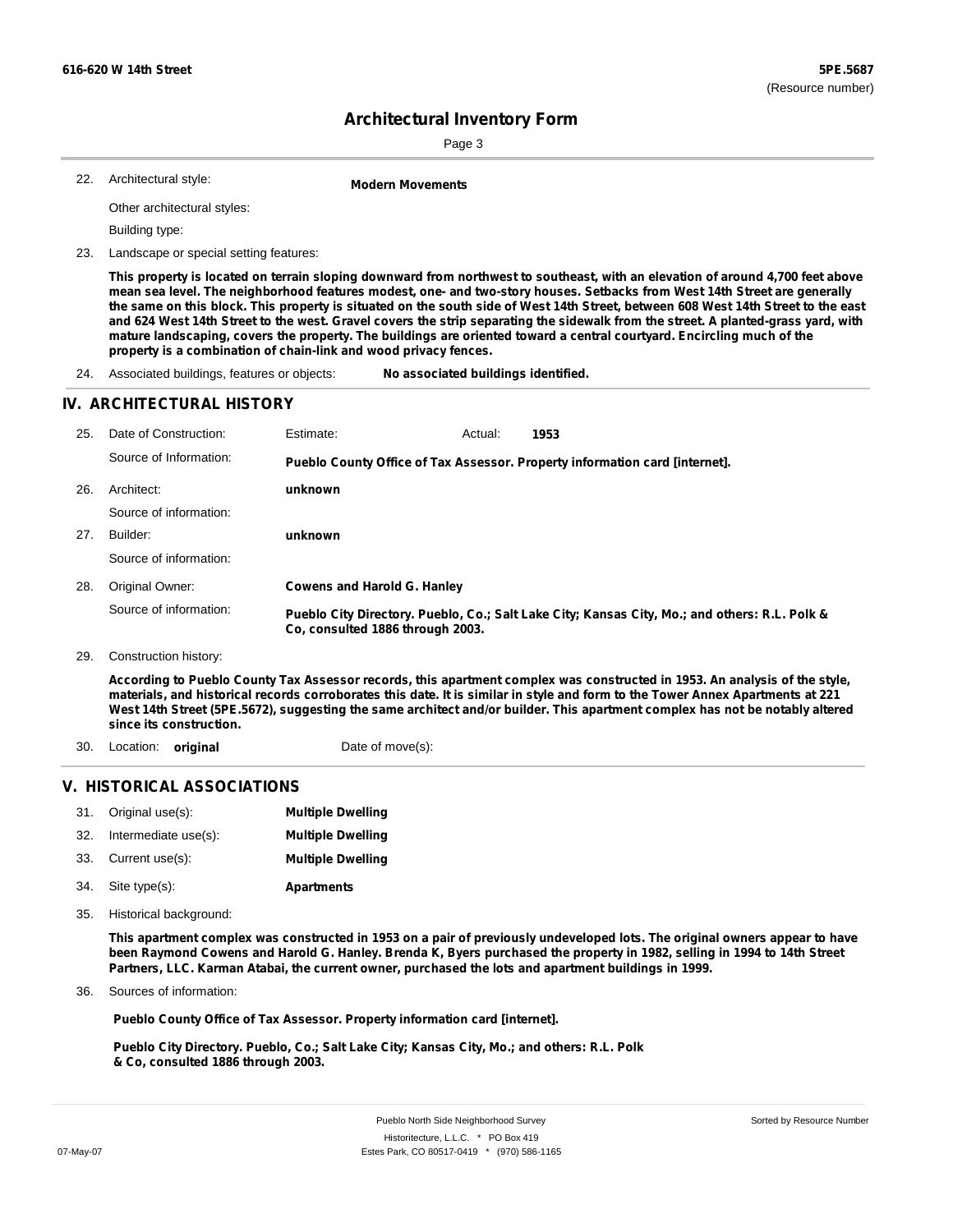Page 4

**Sanborn Fire Insurance Maps (for Pueblo, Colorado). New York: Sanborn Map and Publishing Co., 1883, 1886, 1889, 1893, 1904-05, 1904-51, and 1904-52.**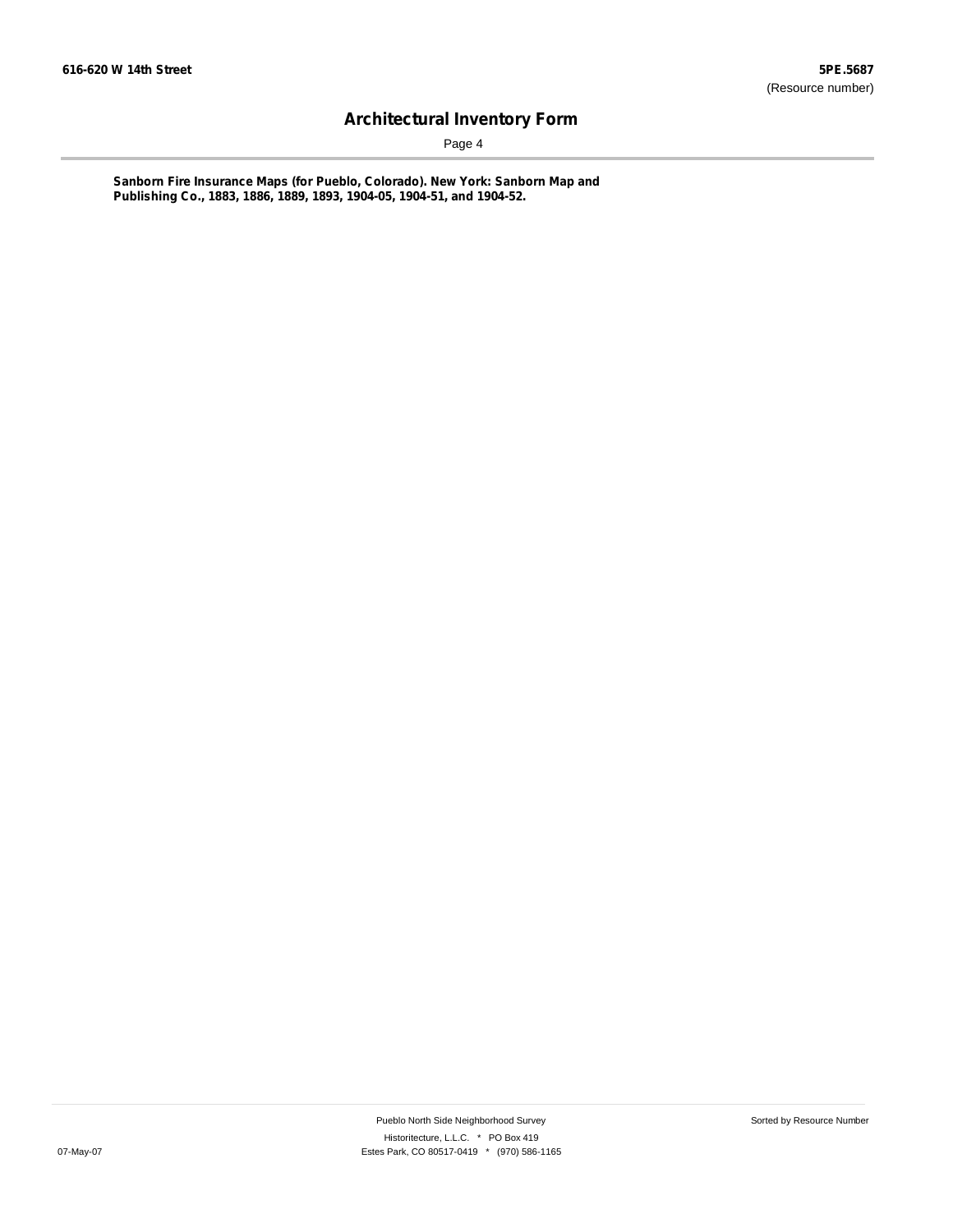Sorted by Resource Number

# **Architectural Inventory Form**

Page 5

|     | <b>VI. SIGNIFICANCE</b>                                                                                                                                                                                           |  |  |  |
|-----|-------------------------------------------------------------------------------------------------------------------------------------------------------------------------------------------------------------------|--|--|--|
| 37. | Local landmark designation:<br>Yes $\Box$<br>No <b>E</b>                                                                                                                                                          |  |  |  |
|     | Designation authority:                                                                                                                                                                                            |  |  |  |
|     | Date of designation:                                                                                                                                                                                              |  |  |  |
| 38. | Applicable National Register criteria:                                                                                                                                                                            |  |  |  |
|     |                                                                                                                                                                                                                   |  |  |  |
|     | A. Associated with events that have made a significant contribution to the broad pattern of our history.<br>B. Associated with the lives of persons significant in our past.                                      |  |  |  |
|     | C. Embodies the distinctive characteristics of a type, period, or method of construction, or represents the work<br>◙                                                                                             |  |  |  |
|     | of a master, or that possess high artistic values, or represents a significant and distinguished entity whose<br>components may lack individual distinction.                                                      |  |  |  |
|     | D. Has yielded, or may be likely to yield, information important in history or prehistory.<br>$\overline{\phantom{a}}$                                                                                            |  |  |  |
|     | Qualifies under Criteria Considerations A through G (see manual).<br>$\overline{\phantom{a}}$                                                                                                                     |  |  |  |
|     | Does not meet any of the above National Register criteria.<br>П                                                                                                                                                   |  |  |  |
|     | <b>Pueblo Standards for Designation:</b>                                                                                                                                                                          |  |  |  |
|     | <u>1a. History</u>                                                                                                                                                                                                |  |  |  |
|     | Have direct association with the historical development of the city, state, or nation; or<br>$\overline{\phantom{a}}$ .                                                                                           |  |  |  |
|     | <u>1b. History</u>                                                                                                                                                                                                |  |  |  |
|     | Be the site of a significant historic event; or<br>$\mathcal{L}_{\mathcal{A}}$                                                                                                                                    |  |  |  |
|     | 1c. History                                                                                                                                                                                                       |  |  |  |
|     | Have direct and substantial association with a person or group of persons who had influence on society.<br>$\mathcal{L}_{\mathcal{A}}$                                                                            |  |  |  |
|     | 2a. Architecture                                                                                                                                                                                                  |  |  |  |
|     | Embody distinguishing characteristics of an architectural style or type; or<br>$\Box$                                                                                                                             |  |  |  |
|     | 2b. Architecture                                                                                                                                                                                                  |  |  |  |
|     | Be a significant example of the work of a recognized architect or master builder, or<br>$\sim$                                                                                                                    |  |  |  |
|     | 2c. Architecture<br>Contain elements of architectural design, engineering, materials, craftsmanship, or artistic merit which represent a<br>$\mathcal{L}_{\mathcal{A}}$<br>significant or influential innovation; |  |  |  |
|     | 2d. Architecture                                                                                                                                                                                                  |  |  |  |
|     | Portray the environment of a group of people or physical development of an area of the city in an era of history<br>$\overline{\phantom{a}}$<br>characterized by a distinctive architectural style.               |  |  |  |
|     | 3a. Geography                                                                                                                                                                                                     |  |  |  |
|     | Have a prominent location or be an established, familiar, and orienting visual feature of the contemporary city, or                                                                                               |  |  |  |
|     | 3b. Geography                                                                                                                                                                                                     |  |  |  |
|     | Promote understanding and appreciation of Pueblo's environment by means of distinctive physical characteristics<br>or rarity; or                                                                                  |  |  |  |
|     | 3c. Geography                                                                                                                                                                                                     |  |  |  |
|     | Make a special contribution to Pueblo's distinctive character.<br>$\Box$                                                                                                                                          |  |  |  |
|     | Not Applicable                                                                                                                                                                                                    |  |  |  |
|     | Does not meet any of the above Pueblo landmark criteria.<br>$\Box$                                                                                                                                                |  |  |  |
| 39. | Area(s) of Significance:<br><b>Architecture</b>                                                                                                                                                                   |  |  |  |
| 40. | Period of Significance:<br>1953                                                                                                                                                                                   |  |  |  |
| 41. | National:<br>Level of significance:<br>State<br>Local<br>т,                                                                                                                                                       |  |  |  |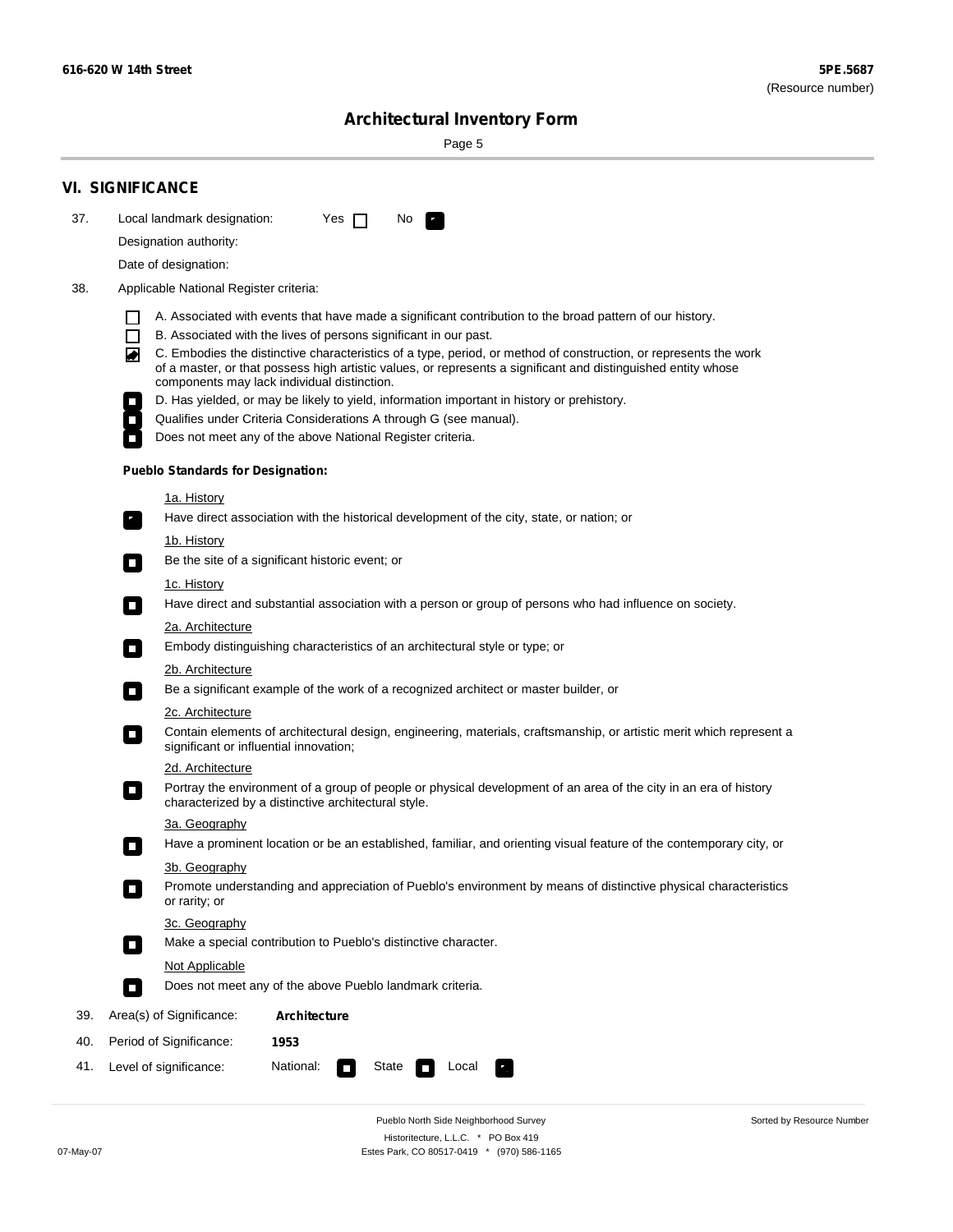Page 6

#### 42. Statement of significance:

This property is historically significant under Pueblo Local Landmark criterion 1A for its association with the post-World War Il development of the North Side neighborhood, when the first multi-family apartment buildings specifically constructed as apartments appeared. (Before this time, apartments were generally converted single-family homes or duplexes.) As well, the house is architecturally significant under National Register criterion C (Pueblo Local Landmark criterion 2A) as an intact example of a Modern architecture, reflecting the minimalist influences of the International Style. However, the historical and architectural significance is not to the extent that this property would qualify for individual listing in the National Register of Historic Places, the Colorado State Register of Historic Properties, or as a City of Pueblo Landmark. Nonetheless, it is most **likely a contributing resource within any potential historic district.**

Constructed in 1953, this apartment complex exhibits a high level of physical integrity relative to the seven aspects of integrity as defined by the National Park Service and the Colorado Historical Society: location, setting, design, materials, workmanship, feeling, and association. It has not been notably altered since its construction. This property retains sufficient **physical integrity to convey its architectural and historical significance.**

### **VII. NATIONAL REGISTER ELIGIBILITY ASSESSMENT**

44. National Register eligibility field assessment: Local landmark eligibility field assessment:

**Individually eligible Not eligible** Not eligible **Need data Individually eligible Not eligible** Not eligible **Need data** No<sub>D</sub>  $\blacksquare$ 

45. Is there National Register district potential? Yes

**Pueblo's North Side Neighborhood represents the evolution of the city's professional middle and upper classes. Its diversity of architectural styles and forms directly represents the city's changing economic and cultural climates. As well, the neighborhood is distinctive because it appears to have evolved independently of the area's dominant industry, steel manufacturing.** Discuss:

> Yes Yes

No

 $No$  N/A

N/A

If there is National Register district potential, is this building contributing:



### **VIII. RECORDING INFORMATION**

| 47. | Photograph numbers): | <b>CD-ROM Photo Disc: North Side Photos</b><br>File Name(s): 14thstw616-620                                                   |
|-----|----------------------|-------------------------------------------------------------------------------------------------------------------------------|
|     | Negatives filed at:  | <b>Special Collections</b><br><b>Robert Hoag Rawlings Public Library</b><br>100 East Abriendo Avenue<br>Pueblo, CO 81004-4290 |
| 48. | Report title:        | <b>Pueblo North Side Neighborhood Survey</b>                                                                                  |
| 49. | $Date(s)$ :          | 07/13/05                                                                                                                      |
| 50. | Recorder(s):         | <b>Adam Thomas</b>                                                                                                            |
| 51. | Organization:        | Historitecture, L.L.C.                                                                                                        |
| 52. | Address:             | <b>PO Box 419</b>                                                                                                             |
|     |                      | Estes Park, CO 80517-0419                                                                                                     |
| 53. | Phone number(s):     | (970) 586-1165                                                                                                                |

<sup>43.</sup> Assessment of historic physical integrity related to significance: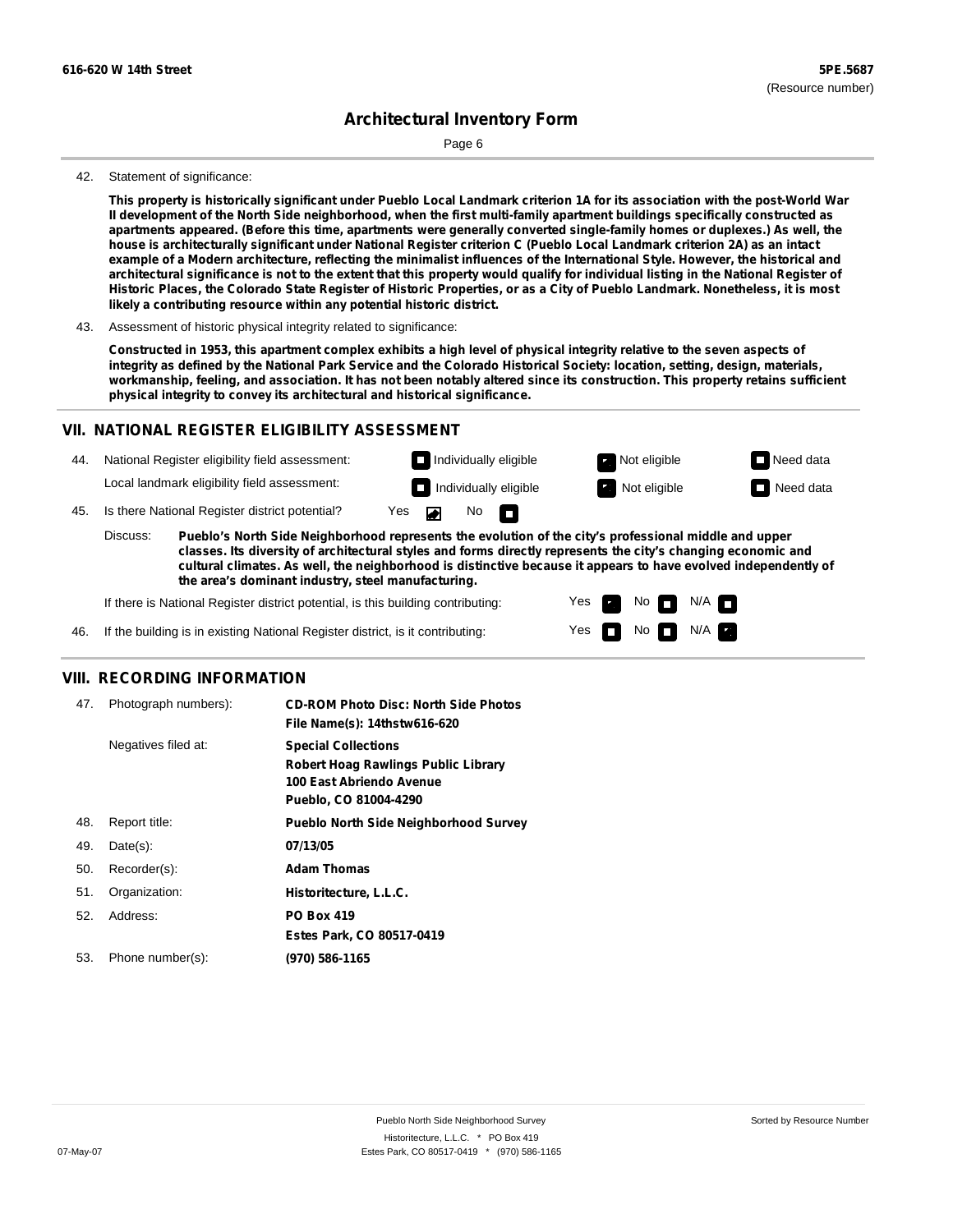Page 7